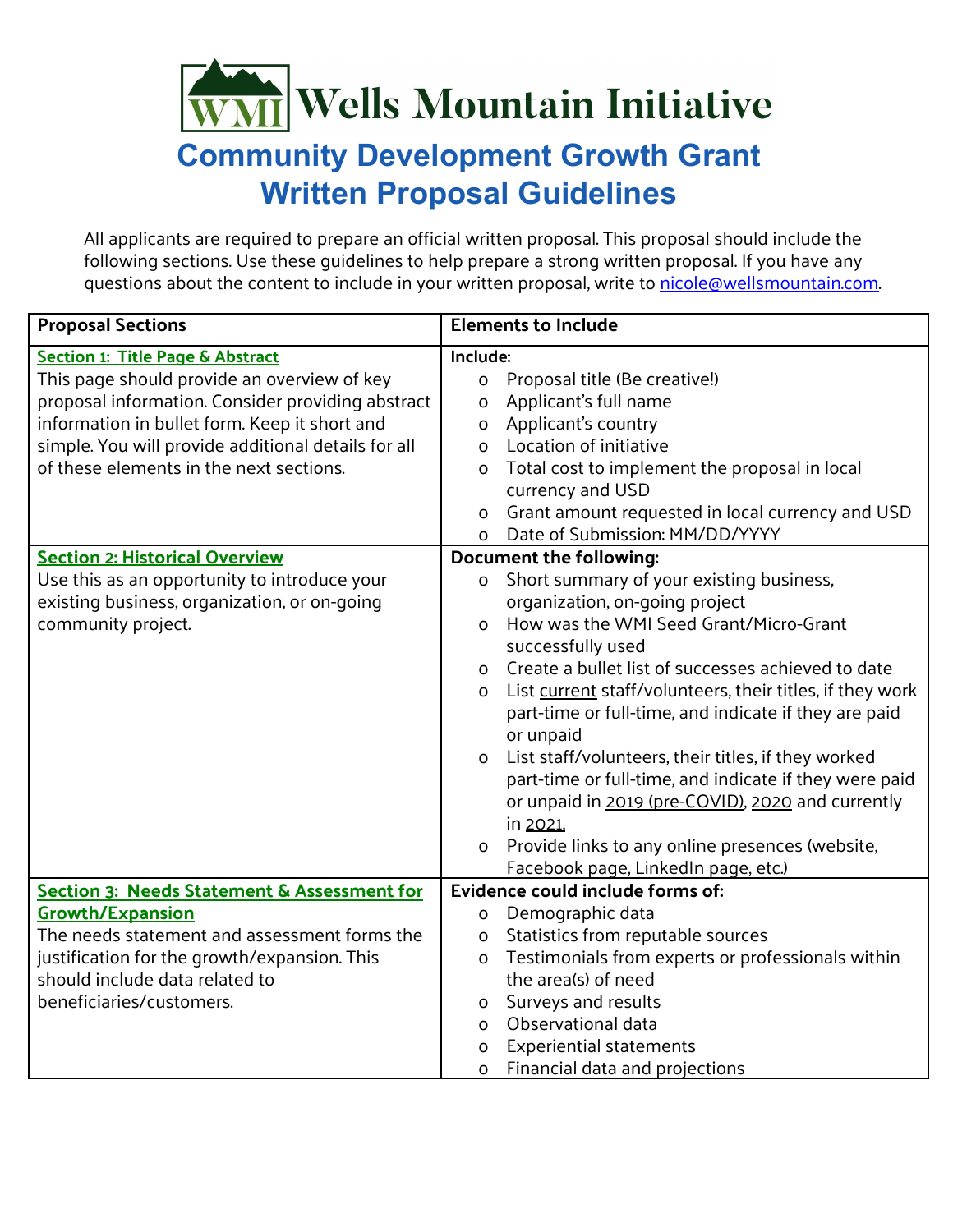

| <b>Section 4: SMART Goals and Objectives</b>        | Think strategically about the following:                          |
|-----------------------------------------------------|-------------------------------------------------------------------|
| Consider the needs identified and create SMART      | Goals are statements of the outcome you are trying<br>$\mathsf O$ |
| goals and objectives related to the                 | to accomplish                                                     |
| growth/expansion of your existing initiative.       | Objectives are defined statements related to<br>O                 |
|                                                     | actions that you will take to work towards                        |
|                                                     | achieving your goals                                              |
|                                                     | Use the SMART Goals & Objectives handout to<br>O                  |
|                                                     | quide you with creating goals and objectives                      |
|                                                     |                                                                   |
|                                                     | Handout: http://bit.ly/CDG_Growth_SMART                           |
| <b>Section 5: SWOT Analysis</b>                     | Review the SWOT analysis handout and utilize this                 |
| Evaluate your proposal with the SWOT strategic      | strategy to write about each of the following related to          |
| planning technique. Identify strengths,             | your expansion/growth plan:                                       |
| weaknesses, opportunities, and threats related to   | Strengths (Internal)<br>0                                         |
| business competition/project planning and           | Weaknesses (Internal)<br>$\Omega$                                 |
| implementation.                                     | <b>Opportunities (External)</b><br>0                              |
|                                                     | Threats (External)<br>$\Omega$                                    |
|                                                     |                                                                   |
|                                                     | Handout: http://bit.ly/CDG_Growth_SWOTAnalysis                    |
| Section 6: Growth/Expansion Plan & Activities       | What do you plan to do:                                           |
| Relate your goals and objectives to explain the     | Provide a narrative of your growth/expansion plan<br>0            |
| activities, procedures, processes, development of   | List each goal and detail what will happen (where,<br>O           |
| training materials, expansion of staff, meetings or | when, who will assist, and how activities relate to               |
| events that will take place.                        | meeting goals and objectives) to aid in the                       |
|                                                     | growth/expansion of your existing initiative                      |
|                                                     | Include how COVID-19 and current restrictions<br>$\Omega$         |
|                                                     | within your nation have, are, or could impact your                |
|                                                     | plans and activities.                                             |
|                                                     | How will you mitigate COVID-19 impacts to work<br>$\mathsf O$     |
|                                                     | towards continued growth and expansion?                           |
| <b>Section 7: Partnerships &amp; Assistance</b>     | List:                                                             |
| What local, state, regional, national, or           | The way in which each person, group, organization,<br>0           |
| international resources are available to support    | or business could be involved                                     |
| your proposal. Consider knowledge                   | In-kind donations (supplies, other resources, time,<br>O          |
| contributions/mentorship, funding, resources,       | etc.) that could be provided by specific people or                |
| volunteers, in-kind donations, etc. Research and    | organizations                                                     |
| identify individuals and organizations (both        | Funding sources that are available<br>o                           |
| for-profit and nonprofit) that would be interested  |                                                                   |
| in your proposal.                                   |                                                                   |
| <b>Section 8: Sustainability</b>                    | <b>Discuss:</b>                                                   |
| Consider the larger impact of your proposal and     | How will this grant help you build structures to<br>O             |
| ways in which you can continue providing            | increase sustainability?                                          |
| opportunities to learn, to engage, to train, to     | How will the existing initiative continue to operate<br>0         |
| provide services, or expand your business.          | once these grant funds have been spent?                           |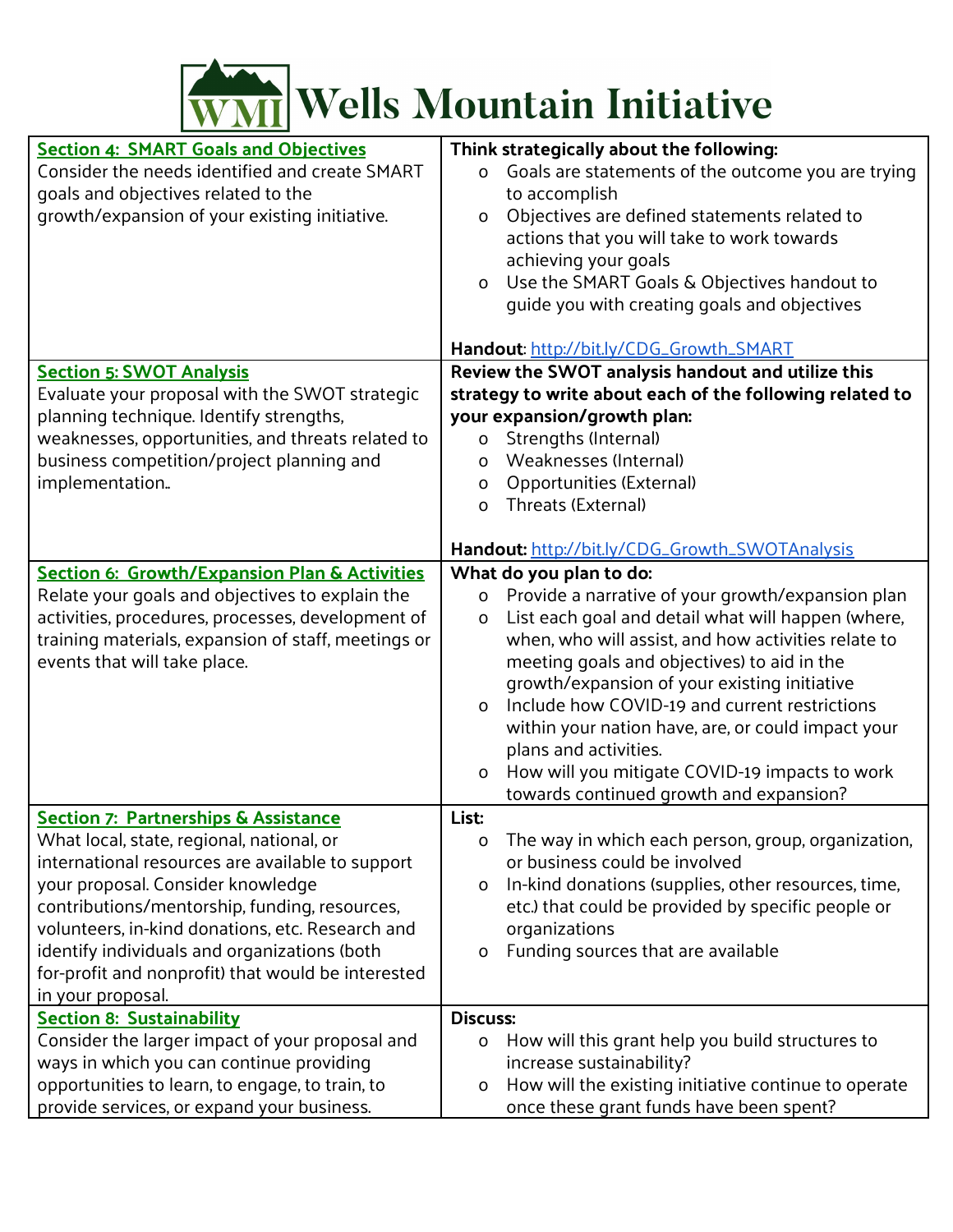

|                                                   | Are there income-generating activities to support<br>$\mathsf{O}$        |
|---------------------------------------------------|--------------------------------------------------------------------------|
|                                                   | on-going expenses?                                                       |
|                                                   | Provide specifics and financial projections<br>$\Omega$                  |
| <b>Section 9: Measurement &amp; Evaluation</b>    | Create a list of M&E indicators that includes:                           |
| Define ways in which you can measure specific     | What will be measured in order to assess progress<br>$\Omega$            |
| levels of knowledge, attendance, health issues,   | towards achieving the goals?                                             |
| profits, increase of clients, etc. before         | How will each of these indicators be measured?<br>$\Omega$               |
| implementing your proposal and after. Your goal   | When and how will data collection take place?<br>$\mathsf{o}$            |
| is to collect data to showcase if your initiative | Are resources needed to complete this process?<br>O                      |
| created elements of change.                       | Is a pre-and post-knowledge survey relevant for<br>O<br>your initiative? |
|                                                   | Does your business currently solicit feedback and<br>$\Omega$            |
|                                                   | ideas from customers?                                                    |

## **Community Development Growth Grant Required Supporting Documents & Templates**

|                                                     | On the template include:                                   |  |
|-----------------------------------------------------|------------------------------------------------------------|--|
| <b>Supporting Document 1: Planning Timeline*</b>    |                                                            |  |
| Define what steps will need to take place in        | Project stage<br>$\Omega$                                  |  |
| order to implement the proposal. Detail the         | Short description of the task<br>$\mathsf{o}$              |  |
| action steps on the Planning Timeline template.     | Responsible person<br>O                                    |  |
|                                                     | Date the task will be started<br>$\Omega$                  |  |
|                                                     | Date the task should be completed<br>$\mathsf{o}$          |  |
|                                                     | Result of the completed task<br>O                          |  |
|                                                     |                                                            |  |
|                                                     | Template: https://bit.ly/38lrolQ                           |  |
| <b>Supporting Document 2: Budget(s)*</b>            | Use the template for the following:                        |  |
| All applicants will complete the Budget Proposal.   |                                                            |  |
| On this excel sheet template you will list and      | Use your local currency to create both budgets.            |  |
| itemize all anticipated funding sources (revenue)   |                                                            |  |
| and all anticipated costs (expenses).               | Budget Proposal: Consider all expenses that the proposal   |  |
|                                                     | could incur. Itemize these expenses. List funds available  |  |
| Proposals that will be implemented over the         | and expected funds from other sources to support the       |  |
| course of more than one month are required to       | initiative. This will require on the ground work to build  |  |
|                                                     |                                                            |  |
| also complete a Monthly Expense & Revenue           | support and investment for your proposal.                  |  |
| Breakdown Budget.                                   |                                                            |  |
|                                                     | Monthly Expense & Revenue Breakdown Budget: Use            |  |
| If your proposal is for a program that will run for | this template to determine what expenses you will incur    |  |
| three months, you will create a budget for these    | and when. Additionally, list when you will receive funding |  |
| three months.                                       | support or estimate incoming monthly revenue.              |  |
|                                                     |                                                            |  |